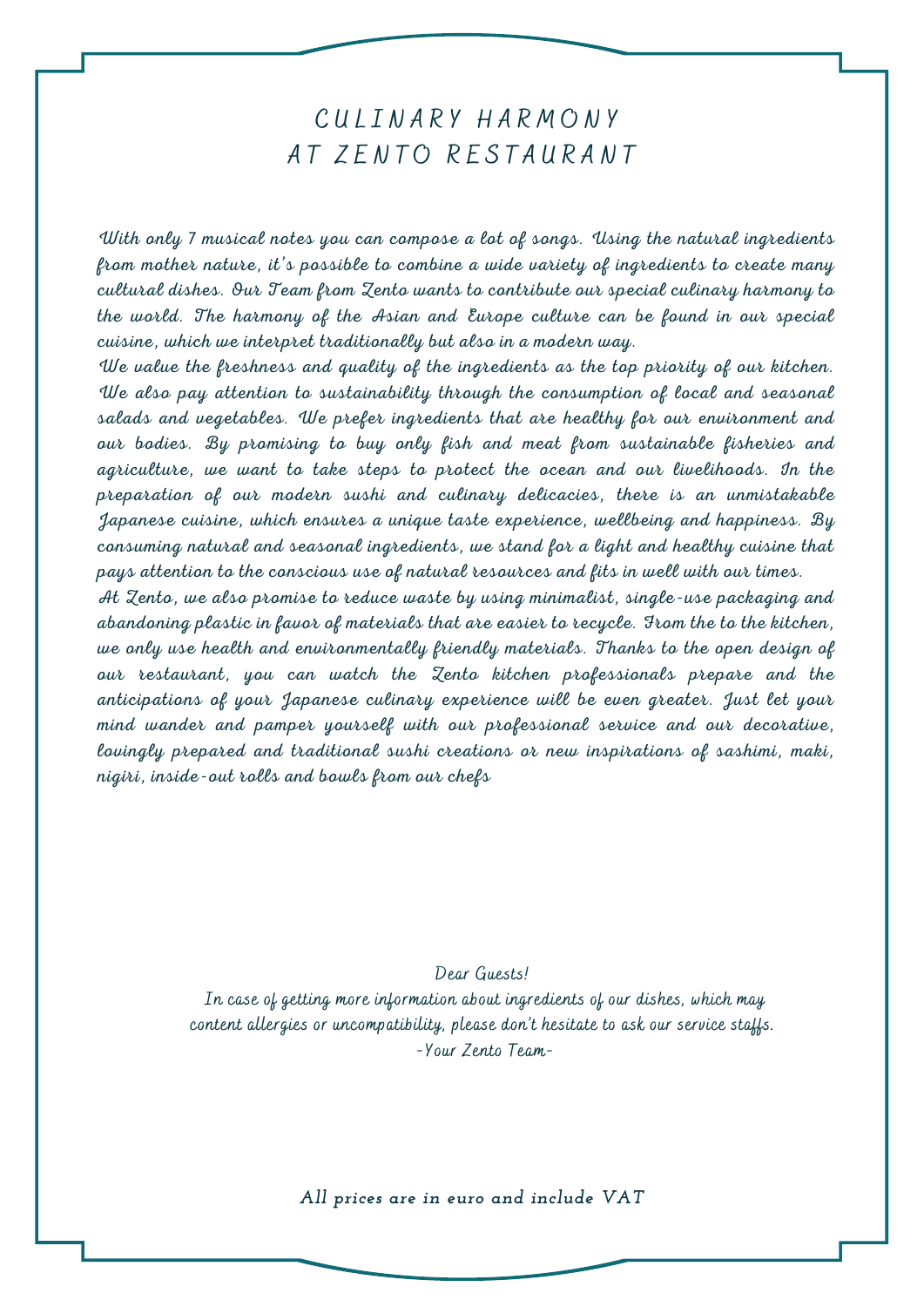# C H E F ' S R E C O M M E N D A T I O N

*3 course shared menu for group from 2 persons without drinks p.p / 69*

*/ 12*

# **S O U P**

**V2. DOBIN MUSHI** 

*clear dashi broth*

## V1. SHIRO MISO<sup>((f,m,3))</sup>

*/ 6*

*silk tofu, seaweed, scallions, stick fungi, miso broth*

R1. TONKOTSU RAMEN (i,m)(groß) */ 16* R 2 . U D O N R A M E N */ 15 (i,m)(groß) (i,m)(groß)*

*pork bone-based wheat noodle soup with stir fried pork, egg, bean sprouts, morels and scallions*

# **F O R S H A R I N G**

*/ 14*

*/ 6*

## V3. EDAMAME

*premium green soybeans, sea salt*

V4. TOFU WAKAME

*crispy tofu with spicy teriyaki sauce, wakame, semam, roasted peanuts*

#### V5. VEGI TEMPURA */ 12 (a,i)*

*asparagus, king oyster mushrooms, avocado, duo dip (spicy teriyaki and truffle mayo)*

### V6. SALMON CARPACCIO

*salmon from the Faroe Islands, salmon caviar, sakura cress, rocket, ponzu sauce*

#### V7. LOUP DE MER CARPACCIO */ 18*

*loup de mer sashimi, salmon caviar rocket, sakura cress and ponzu sauce*

## V8. SCALLOPS

*/ 22*

*/ 17*

*canadian scallops, asparagus, bell pepper, shimeji mushroom, spicy teriyaki sauce*

#### V 9 . T U N A M A N G O S A L S A *(f) / 19*

*tuna sashimi briefly grilled served with mango salsa sauce and rocket*

*crispy tofu, tuna tarare, sakura cress, home made sauce*

V 1 0 . T O F U T U N A T A T A R E */ <sup>22</sup> (a)*

*king prawn, pak choi, shimeiji mushroom,*

*soja-based wheat noodle soup with a crispy king prawn, egg, scallions and seaweed.*

## VII. CRISPY CALAMARIS<sup>(i,1)</sup>

*/ 15*

*crispy baby calamaris, stuffed with chicken, mushroom, duo dip (spicy mayo and sweet sour sauce)*

#### V12. SALMON TARTARE */ 17*

*salmon from the Faroe Islands, avocado, daikon, sakura cress, rice crackers, (non spicy optional)*

## V<sub>13</sub>. TUNA TARTARE

*/ 19*

*/ 11*

*yellowfin tuna, avocado, daikon, sakura cress, rice crackers (non spicy optional)*

#### V14. MIXED TARTARE */ 18*

*salmon, yellowfin tuna, avocado, daikon, sakura cress, rice crackers, (non spicy optional)*

### V 1 5 . Y A K I T O R I *(f)*

*grilled chicken on skewers served with teriyaki sauce*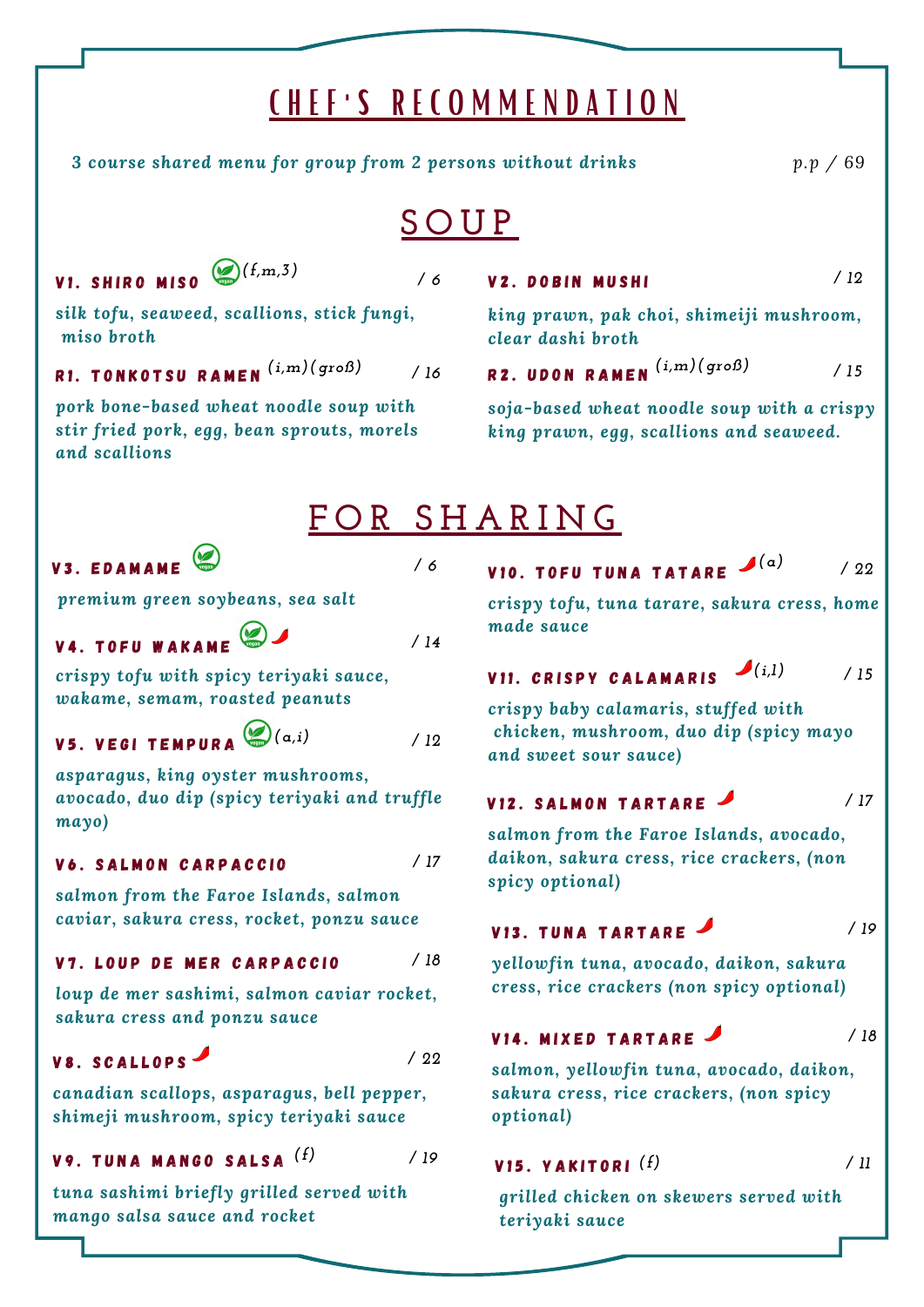### V16. DUCK TATAKI

*grilled duck breast fillet, scallions, soja base sauce*

### V 1 7 . C H I C K E N G Y O Z A *(i) / 8*

*stir fried dumplings filled with chicken served with teriyaki sauce and sesame*

### V18. VEGI GYOZA (2) (i) */ 7*

*stir fried dumplings filled with vegetables, served with teriyaki sauce and sesame*

### V19. DUCK ROLLS

*/ 12*

*/ 9*

*/ 12*

*duck breast fillet, rice noodles, Thai balsil, salad, miso sesame dip*

## V20. STEAMED TOFU  $^{(\!\!\!\!\!\!\!\!\bullet\!)\!}^{(i)}$

*steamed tofu, roasted shallots, scallions, soy sauce, goma wakame, roasted peanut*

# **V21. TOFU ROLLS**

*tofu, rice noodles, wild herb salad, cilantro, mint, hoisin peanut sauce*

## */ 16* V 2 2 . P R A W N S R O L L S

*prawns, rice noodles, salad, coriander, mint, lemon and fish sauce*

$$
V23. CRISPY KING(a) / 13
$$

*king prawns, grated coconut, mango dip*

V24. PARTY DE MER $\boldsymbol{\mathcal{I}}\left( \mathbf{\alpha},i\right)$ */ 13*

*crispy rolls filled with squid, prawn, crabmeat, vegetable, duo dip (spicy mayo and sweet sour sauce)*

#### V 2 5 . S O F T S H E L L C R A B *(i) / 18*

*crispy soft shell crab served with aemono salad and sesame dressing*

### V 2 6 . P A P A Y A S A L A D *(a,h) / 14*

*king prawns, green papaya, carrots, cilantro, mint, zento dressing*

V27. MANGO SALAD 
$$
(a,h)
$$
 / 13

*mango, crispy duck, red onion, cilantro, mint, zento dressing*

# **V E G I S U S H I**

V E G - 1 . I N S I D E O U T *(8 Stk.)*

*/ 10*

*avocado, mango, asparagus in a crispy tempura coating, cucumber, Philadelphia sesame*

# V E G - 2 . V E G I M A K I *(16 Stk.) / 13*

*8 avocado, 8 cucumber*

### VEG-3. AVOCADO NIGIRI $\bigotimes_{(2\text{ S}4\text{k.})}$ */ 8*

V E G - 4 . C R U N C H Y R O L L */ 13 (6 Stk.) (a,i)*

*avocado, cucumber, asparagus, mango, Philadelphia in a crispy tempura coating*

V E G - 5 . V E G I S E T *(f)/ 22*

*8 cucumber maki, 2 avocado nigiri, 8 veggie inside-out, goma wakame*

# V E G - 6 . C H E E S E *(2 Stk.) (8 Stk.)*

*avocado, Philadelphia, arugula, sesame*

*/ 10*

*avocado*

### */ 12*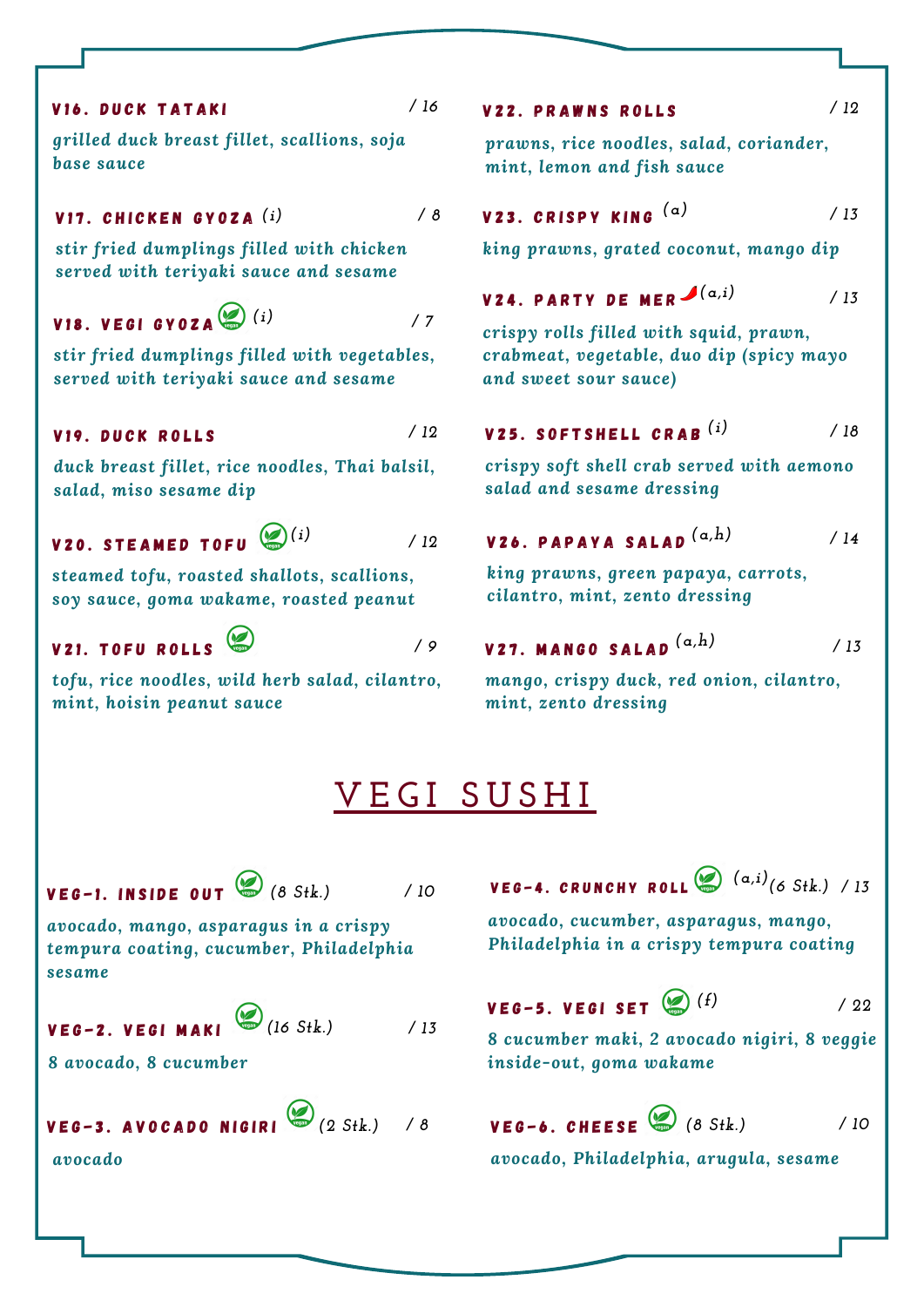# **S U S H I S E T** *(a,b,f,i)*

*Compiled dishes according to ZENTO Art*

### SET-1. SURPRISE SET

*daily new creations made especially for you by the sushi master for 1 Pers. / 33 for 2 Pers. / 64 for 3 Pers. / 94 for 4 Pers. / 126*

SET-2. OCEAN DRIVER

*6 salmon tempura, 3 salmon sashimi, 3 loup de mer sashimi, 2 tuna nigiri, 8 sake avocado maki*

SET-3. SUN SET

*/ 26*

*/ 42*

*8 California inside out, 8 salmon maki, 2 tuna sashimi, 2 loup de mer nigiri*

### SET-4. OSAKA SET

*/ 49*

*/ 79*

*6 sashimi (2 loup de mer, 2 salmon, 2 tuna), 6 tuna tempura, 8 Alaska inside out, 4 nigiri (2 tuna, 2 salmon), goma wakame*

#### SET-5. NIGIRI'S LOVER */ 44*

*8 nigiri (2 salmon, 2 tuna, 2 shrimp, 2 loup de mer), 8 dragon fire*

### SET-6. ZENTO INVASION

*9 sashimi (3 salmon, 3 tuna, 3 loup de mer), 8 dragon fire, 6 tuna tempura, 8 Alaska inside out, 8 EBI tempura maki, 8 avocado maki, 3 nigiri (tuna, salmon, loup de mer) and goma wakame*

# **S A S H I M I**

### S A - 1 . S A L M O N *(f)*

| salmon from the Faroe Islands, salmon     |     |
|-------------------------------------------|-----|
| caviar, goma wakame, daikon, sakura cress |     |
| $-small(5 Stk.)$                          | /15 |
| $-biq$ (10 Stk.)                          | /27 |

## S A - 2 . T U N A *(f)*

*yellowfin tuna, goma wakame, daikon sakura cress -small (5 Stk.) / 16 -big (10 Stk.) / 29*

#### S A - 3 . F L A M B É E D S A L M O N *(8 Stk.) (f) / 23*

*flambéed salmon, salmon tartare, goma wakame, daikon, sakura cress*

#### S A - 4 . Z E N T O D E L I *(16 Stk.) (f) / 43*

*4 salmon, 4 tuna, 2 scallops, 4 king prawns, 2 loup de mer, salmon caviar, daikon, goma wakame*

### SA-5. CHEF'S CHOICE  $^{(12\;S\text{t}\text{k.})} (^f)$ */ 33*

*4 salmon, 4 tuna, 4 loup de mer salmon caviar, goma wakame, daikon, sakura cress*

*(All sushi dishes are served with soy sauce, wasabi and pickled ginger)*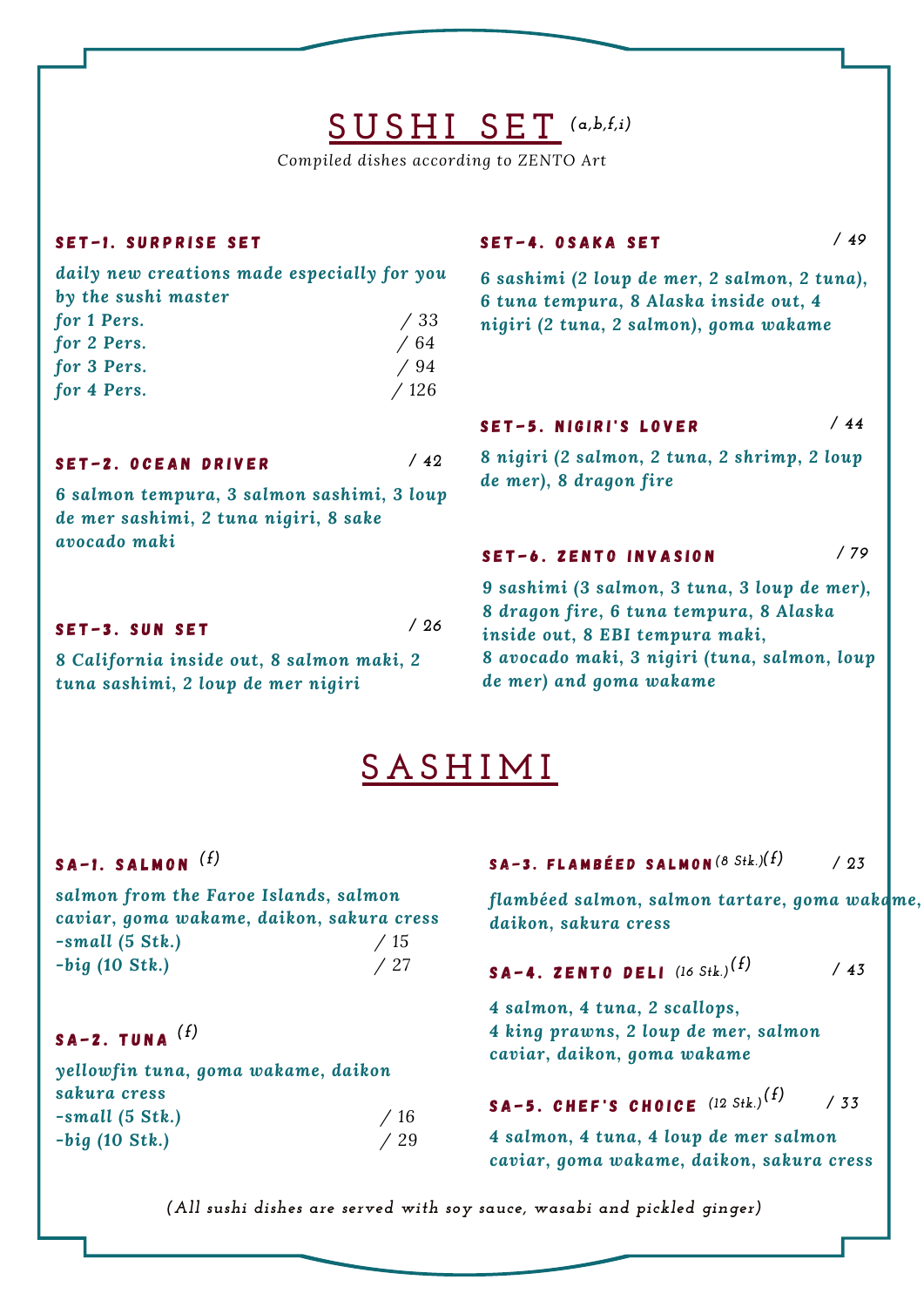# Z E N T O S P E C I A L R O L L S *(8 Stk.)*

*Special sushi rolls with home made ZENTO style sauce (slightly hot)*

SP-1. DRAGON FIRE  $(a,i)$ *prawns in crispy tempura, mango, avocado, Philadelphia, covered with flambéed salmon* S P - 5 . Z E N T O S P E C I A L */ 19 / 20 (a,i) (a,i) soft shell crab in crispy tempura, cucumber, mayonnaise, avocado* S P - 2 . T U N A C A D O *(a, i) prawns in tempura, mango, avocado, Philadelphia, covered with flambéed tuna* SP-6. FUTO MAKI BIG *salmon, tuna, mango, avocado, Philadelphia, cucumber, tobiko*  $SP-3.$   $SATO$ *prawns in tempura, mango, Philadelphia, cucumber, covered with sea eel* S P - 7 . R I O *(a) grilled salmon skin, mango, cucumber, mayonnaise, covered with shrimp* S P - 8 . M U R A K A M I *salmon, Philadelphia, avocado, wrapped in shiso leaves / 18 / 19 / 18 / 16* T E M P U R A B I G R O L L S *(6 Stk.) (a,b,i)premium rolls in crispy tempura coating and home made ZENTO style sauce (slightly spicy) / 19*  $SP-4.$  TUNA TATAR - 10 *inside with tuna tartare, cucumber, chilli, lime leaves covered with flambéed tuna / 18* S P - 9 . L A C H S T A T A R - I O *(a) inside with salmon tartare, cucumber, avocado, mayonnaise, covered with flambéed salmon / 17*

| BIG-01. ZENTO TEMPURA                                                 | /15 | BIG-04. GENDA                                                                        | /15 |
|-----------------------------------------------------------------------|-----|--------------------------------------------------------------------------------------|-----|
| salmon, tuna, scallops, asparagus, avocado,<br>cucumber, Philadelphia |     | scallops, avocado, mango, Philadelphia,<br>chives                                    |     |
| BIG-02. TUNA TEMPURA<br>tuna, avocado, Philadelphia                   | /14 | BIG-05. CHICKEN TEMPURA<br>grilled chicken breast fillet, avocado,<br>Philadelphia   | /13 |
| BIG-03. SALMON TEMPURA<br>salmon, avocado, Philadelphia               | /14 | BIG-06. BIG EBI TEMPURA<br>avocado, prawns in crispy tempura, mango,<br>Philadelphia | /14 |

*(All sushi dishes are served with soy sauce, wasabi and pickled ginger)*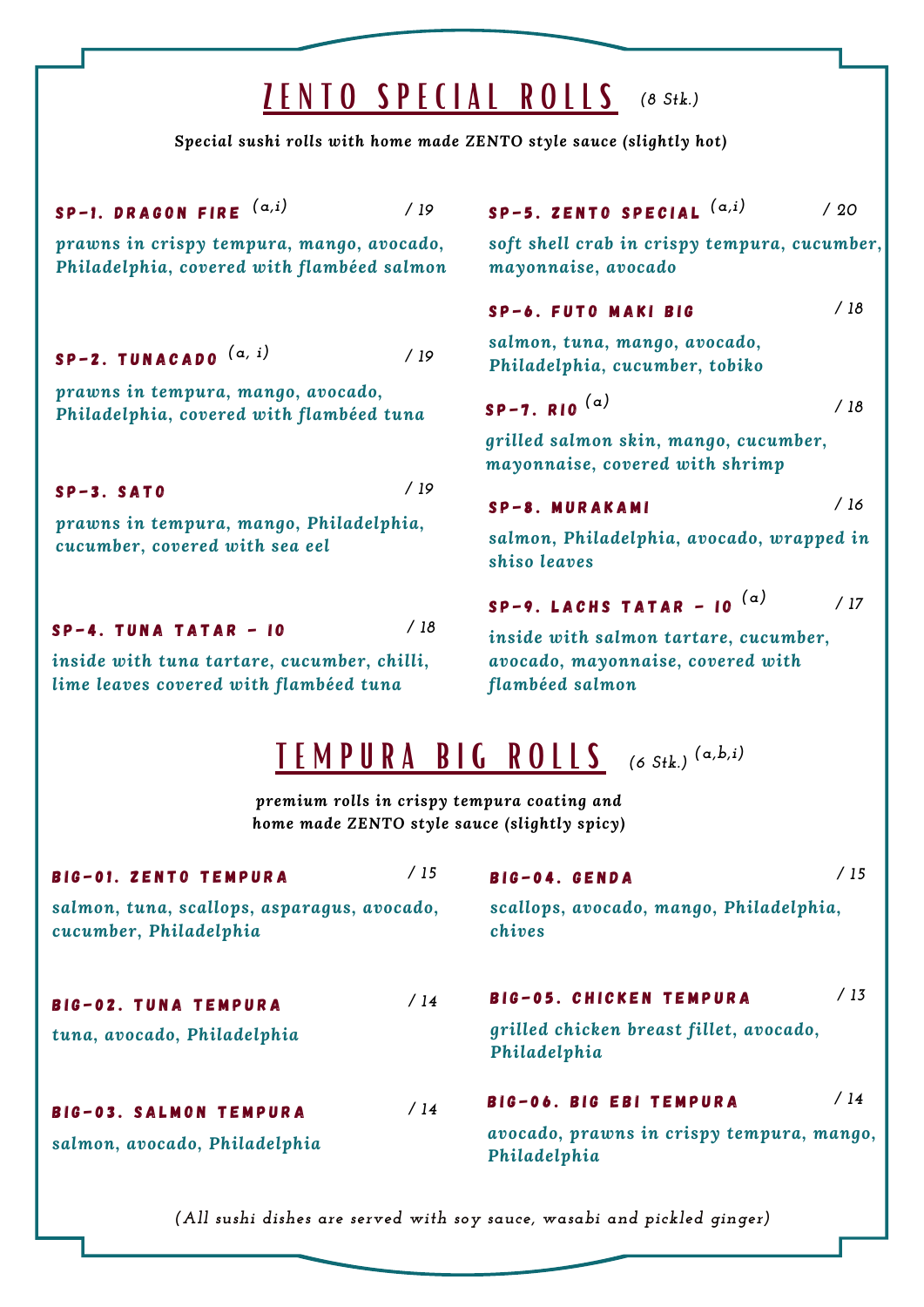# I N S I D E - O U T *(8 Stk.)*

| $IN-1. ALASKA-10$                                                | /10 |
|------------------------------------------------------------------|-----|
| salmon, avocado, Tobico                                          |     |
| $IN - 2. MAGURO - 10$                                            | /10 |
| tuna, cucumber, sesame                                           |     |
| IN-3. EBI TEMPURA-IO                                             | /10 |
| crispy king prawns, Philadelphia,<br>cucumber, rocket and sesame |     |
| IN-4. SAKE HIFU-IO                                               | 19  |
| grilled salmon skin, cucumber, mayonnaise,<br>sesame             |     |

| $IN - 5.$ HOTATEGAI-10              | / 15   |
|-------------------------------------|--------|
| grilled scallops, avocado, sesame   |        |
| $IN - 6$ . ANAGO-10                 | /13    |
| sea eel, cucumber, sesame           |        |
| $IN-7.$ CALIFORNIA-10               | /10    |
| avocado, surimi, tobico             |        |
| IN-8. SAKE MANGO-10                 | $/$ 11 |
| salmon, mango, Philadelphia, sesame |        |

**M A K I** (8 Stk.) N I G I R I

|  | $2$ Stk.) |
|--|-----------|
|--|-----------|

| <b>M1. SAKE MAKI</b>                                            | /7 | <b>N1. KASAI SAKE</b>     |           |
|-----------------------------------------------------------------|----|---------------------------|-----------|
| salmon                                                          |    | salmon<br>flambéed salmon | /8<br>/9  |
| <b>M2. UNAGI MAKI</b>                                           | /8 | <b>N2. HOTATEGAI</b>      | /14       |
| grilled sea eel                                                 |    | flambéed scallops         |           |
|                                                                 | /8 | N3.UNAGI                  | /10       |
| <b>M3. MAGURO MAKI</b><br>tuna                                  |    | gegrillter Salzwasseraal  |           |
|                                                                 |    | <b>N4. MAGURO</b>         |           |
| <b>M4. EBI TEMPURA MAKI</b><br>prawns in crispy tempura coating | /8 | tuna<br>flambéed tuna.    | /9<br>/10 |
|                                                                 |    | N5. EBI NIGIRI            | /10       |
| <b>M5. SALMONSKIN MAKI</b>                                      | /7 | prawn                     |           |
| grilled salmon skin                                             |    | N6. IKURA                 | /13       |
|                                                                 |    | salmon's caviar           |           |
| <b>M6. SAKE AVOCADO MAKI</b>                                    | /8 | N7. SHIROMI               | /10       |
| salmon and avocado                                              |    | loup de mer               |           |